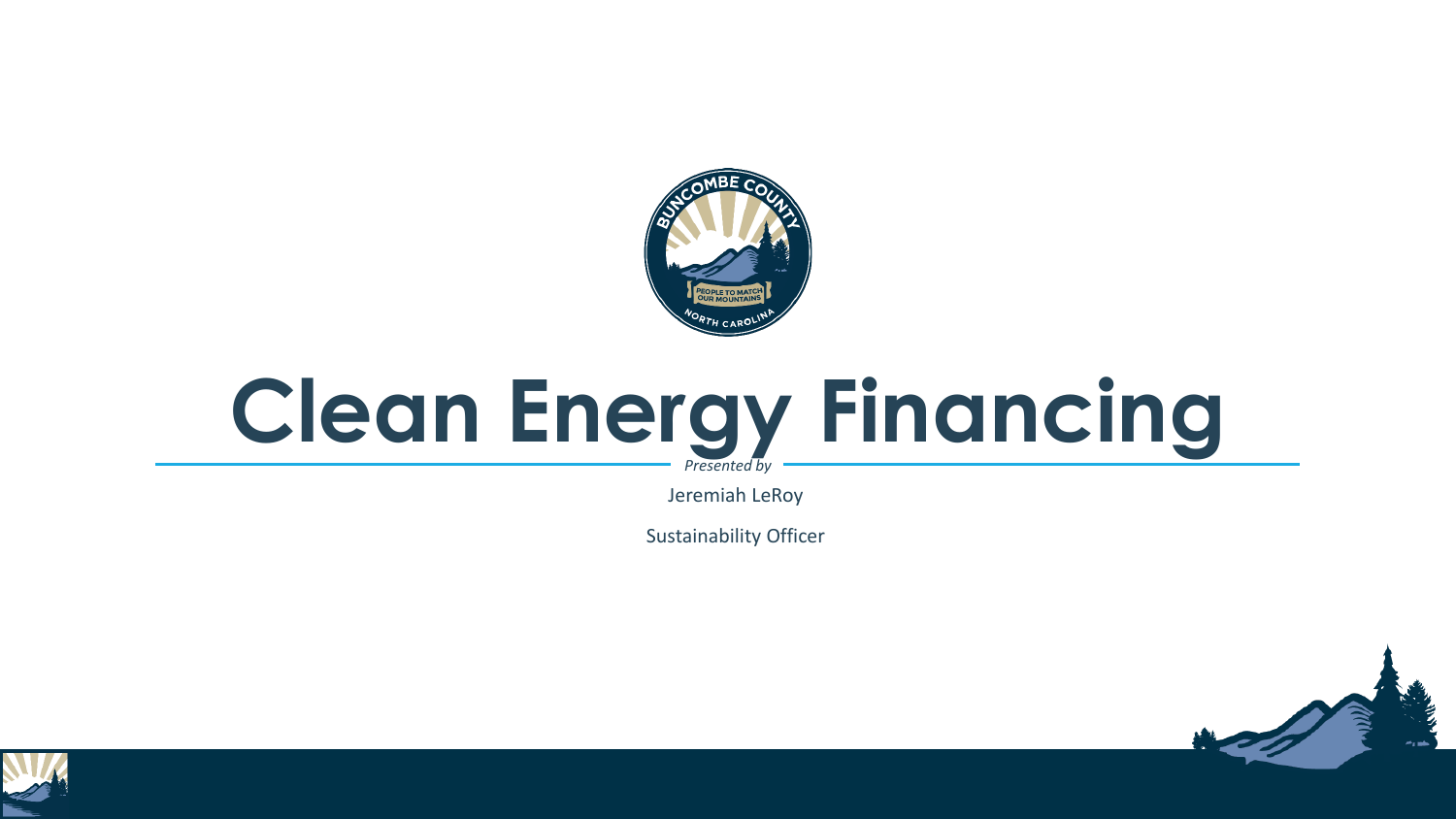### **C-PACE**

### What is C-PACE?

- C-PACE is a mechanism for financing energy efficiency, renewable energy, and resilience improvements on private property
- The program allows a commercial property owner to finance the up-front cost of energy improvements and pay them back through a voluntary assessment attached to a property tax bill
- A unique characteristic of PACE assessments is that the assessment is attached to the property rather than an individual, thereby the assessment stays with the property upon transfer of ownership

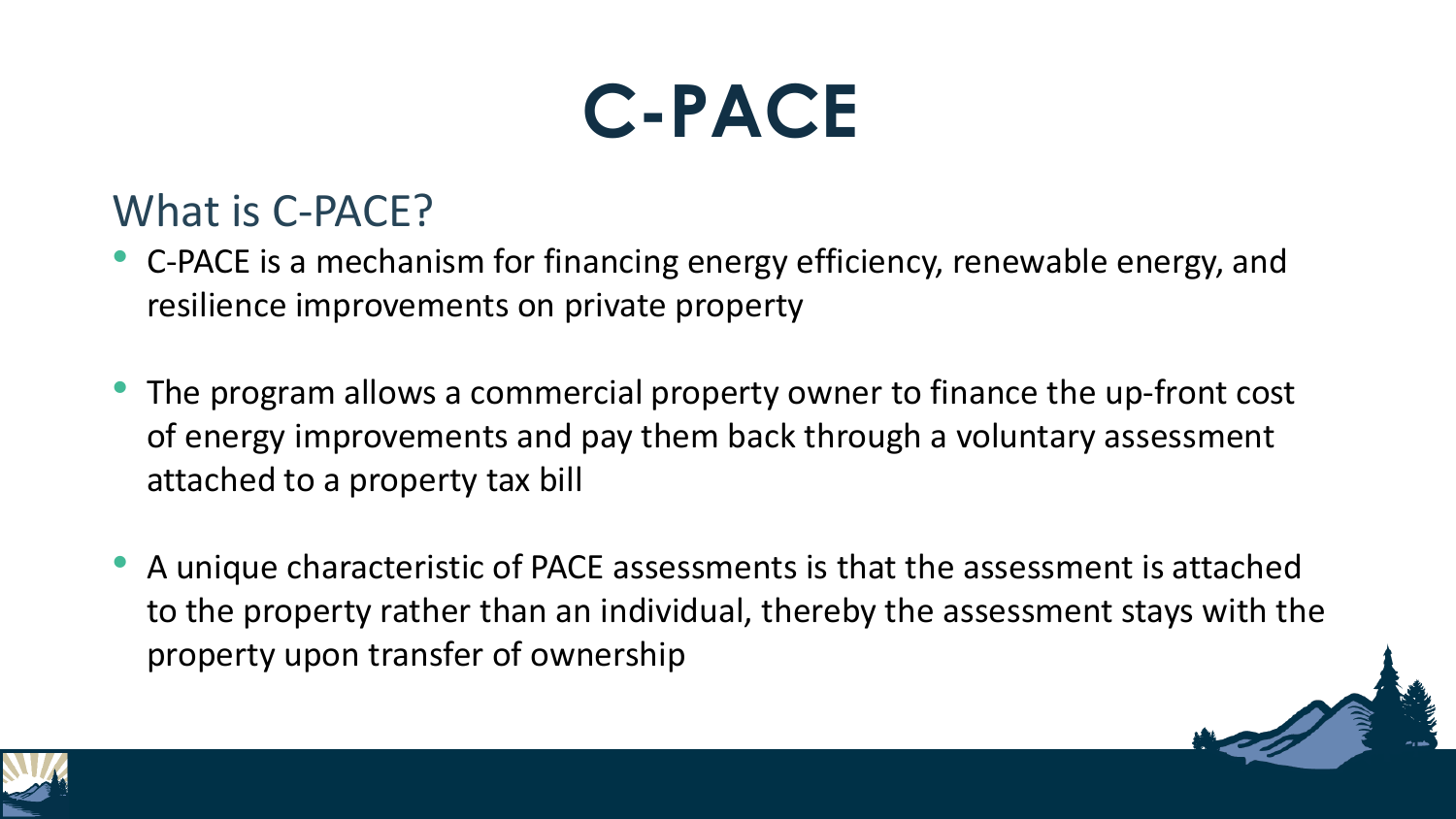# **Background**

- Previous legislation (SB97) was thought to enable C-PACE financing, however, the statute was not designed well and thus lacked legislative details and components of a C-PACE program.
- The NC Clean Energy Plan in 2019 identified C-PACE as a viable option to finance clean energy projects. In response, the NC DEQ assembled a PACE Workgroup to identify barriers and draft legislation to enable the program
- Senate Bill 358 was filed on March 25, 2021, which would authorize a statewide C-PACE program for NC



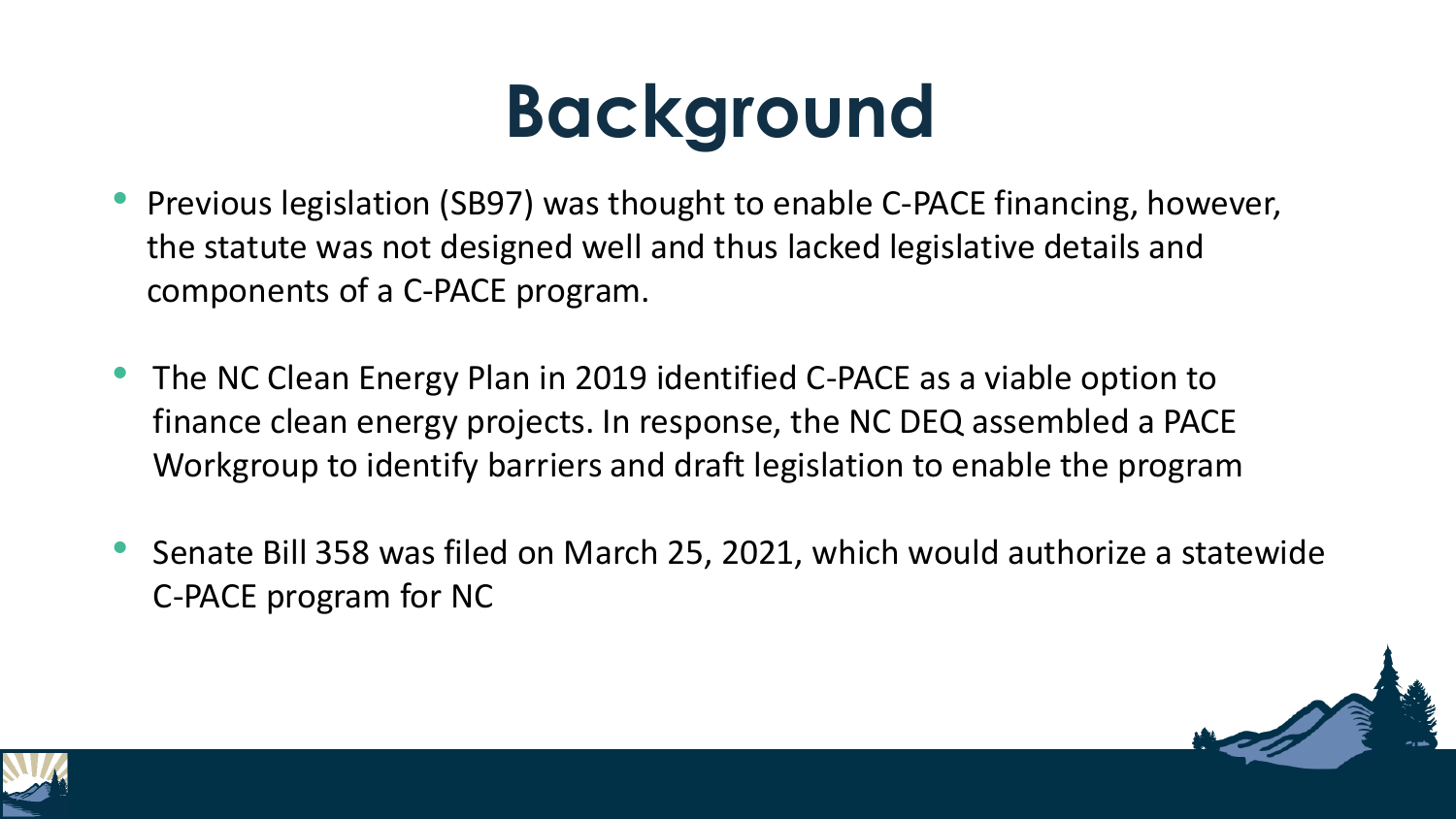# **Program Design**

#### **State Administrator**:

• Responsible for preparing guidance, all documentation, determining eligibility, imposing fees, evaluate and approve applications

#### **Capital Provider (NC Green Bank?)**:

• Responsible for all billing, collection, and enforcement of the special assessment and lien

#### **Local Government**:

- Must adopt a resolution authorizing C-PACE in their jurisdiction
- Place voluntary assessments and liens on properties that participate



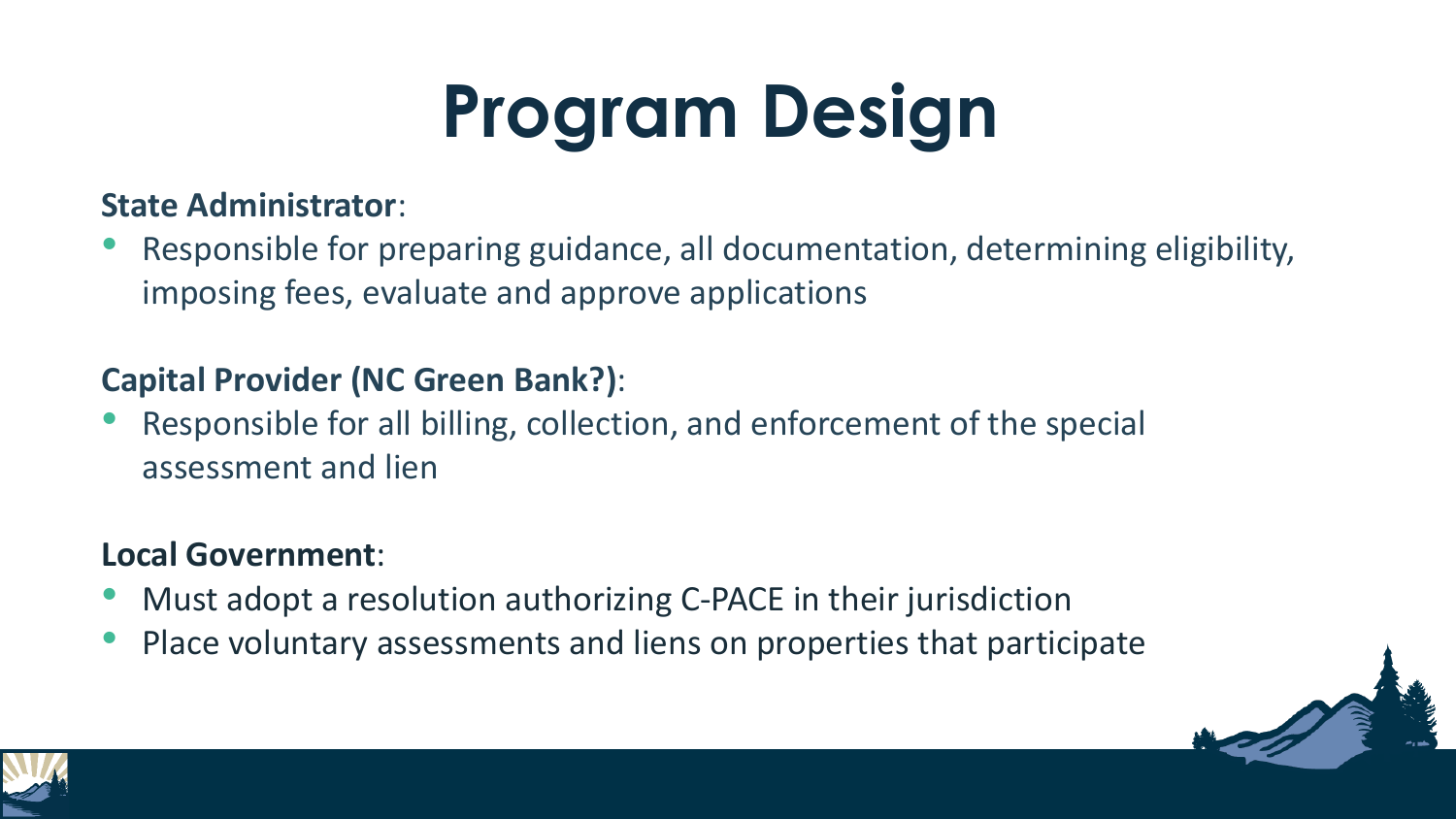## **Barriers to Commercial Solar**

#### **Are Commercial Solar financing options currently available?**

• Most developers provide in-house financing and/or work with private lenders; rates are good

#### **Commercial Developers Identified Impediment to adoption as:**

- ROI typically 9-10 years is too long for most commercial businesses; 4-5 yrs is desired
- NC Cost of electricity is low on avg. making ROI longer (5-6 yrs in areas with more expensive kWh)

#### **Alternative Options authorized by GS**

- Revolving Loan Fund and Loan Loss Reserves
- Update Economic Development policy to include renewable energy incentive
- Work with Chamber to commercial entities that might be interested in solar
- Explore incentives for new construction
- Partner with Blue Horizons on Commercial Solarize campaign/education & outreach

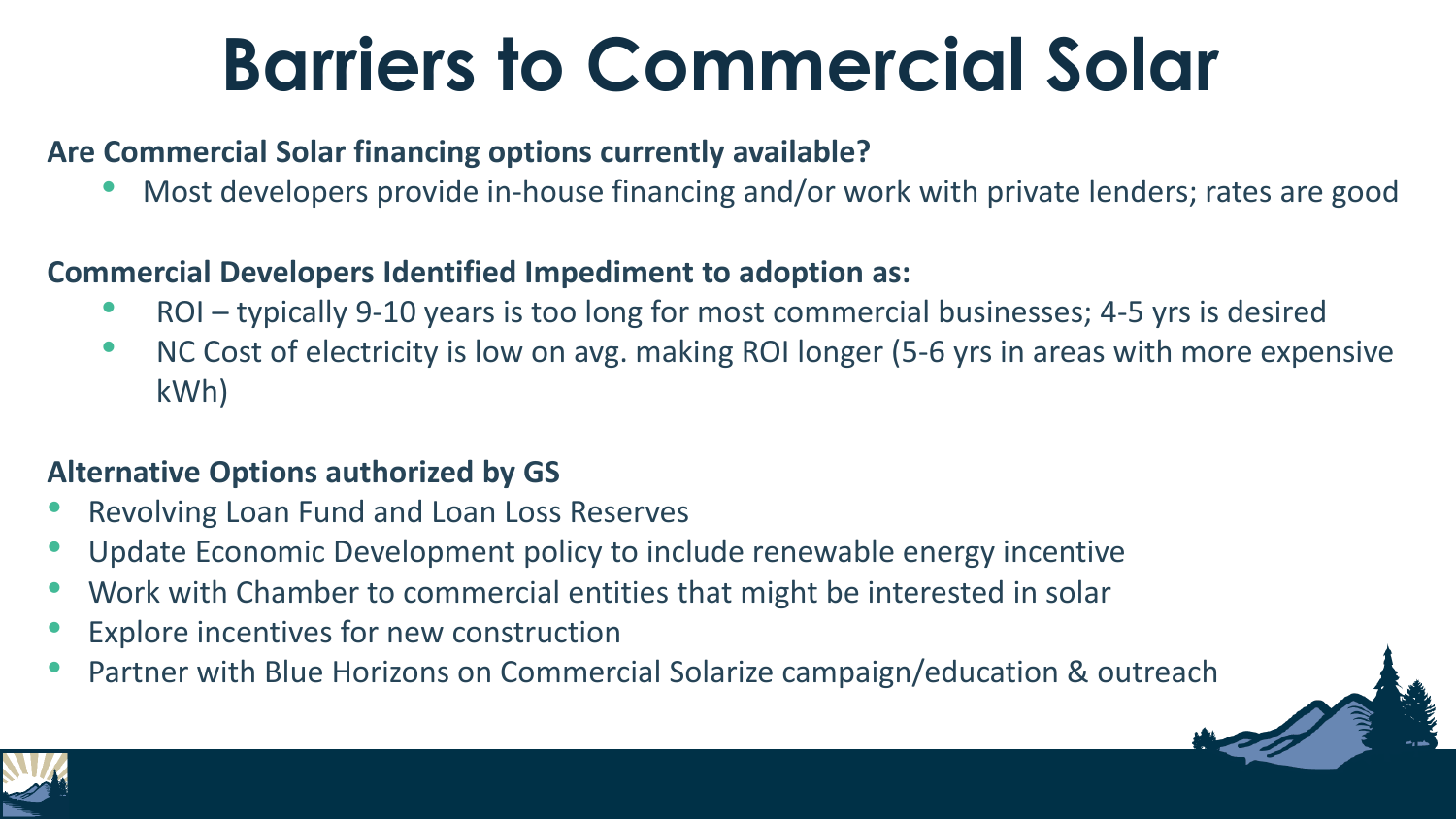### **Focus Areas**

1. Water Quality 2. Open Space 3. Climate Resiliency 4. Renewable Energy Transition 5. Clean Energy Financing